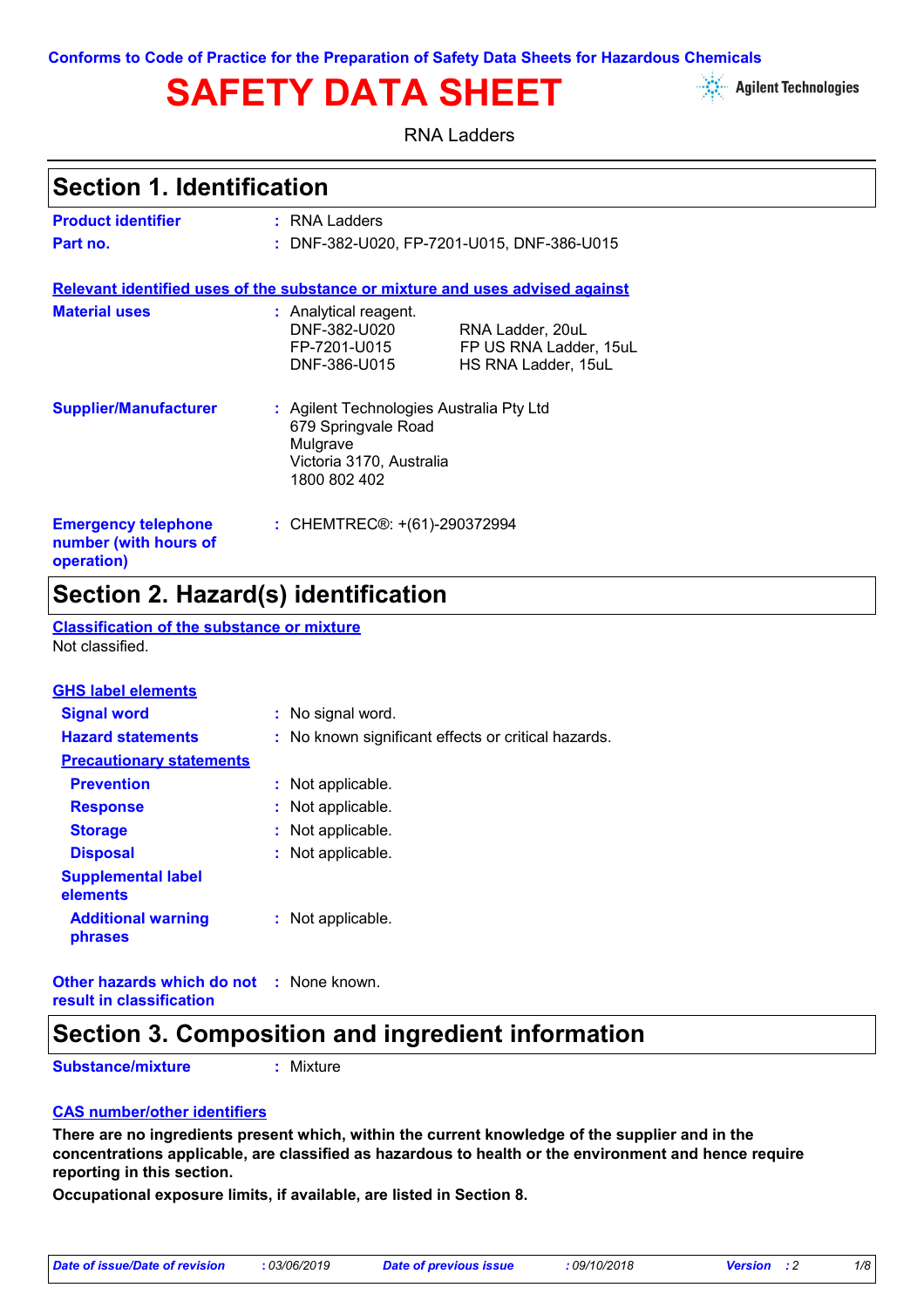### **Section 4. First aid measures**

| <b>Description of necessary first aid measures</b> |                                                                                                                                                                                                                                                                                                                                                           |
|----------------------------------------------------|-----------------------------------------------------------------------------------------------------------------------------------------------------------------------------------------------------------------------------------------------------------------------------------------------------------------------------------------------------------|
| <b>Eye contact</b>                                 | : Immediately flush eyes with plenty of water, occasionally lifting the upper and lower<br>eyelids. Check for and remove any contact lenses. Get medical attention if irritation<br>occurs.                                                                                                                                                               |
| <b>Inhalation</b>                                  | : Remove victim to fresh air and keep at rest in a position comfortable for breathing.<br>Get medical attention if symptoms occur.                                                                                                                                                                                                                        |
| <b>Skin contact</b>                                | : Flush contaminated skin with plenty of water. Remove contaminated clothing and<br>shoes. Get medical attention if symptoms occur.                                                                                                                                                                                                                       |
| <b>Ingestion</b>                                   | : Wash out mouth with water. Remove victim to fresh air and keep at rest in a<br>position comfortable for breathing. If material has been swallowed and the exposed<br>person is conscious, give small quantities of water to drink. Do not induce vomiting<br>unless directed to do so by medical personnel. Get medical attention if symptoms<br>occur. |

#### **Most important symptoms/effects, acute and delayed**

#### **Potential acute health effects**

| <b>Eye contact</b>           | : No known significant effects or critical hazards. |
|------------------------------|-----------------------------------------------------|
| <b>Inhalation</b>            | : No known significant effects or critical hazards. |
| <b>Skin contact</b>          | : No known significant effects or critical hazards. |
| <b>Ingestion</b>             | : No known significant effects or critical hazards. |
| Over-exposure signs/symptoms |                                                     |
| Eye contact                  | : No specific data.                                 |
| <b>Inhalation</b>            | : No specific data.                                 |
| <b>Skin contact</b>          | : No specific data.                                 |
| <b>Ingestion</b>             | : No specific data.                                 |

#### **Indication of immediate medical attention and special treatment needed, if necessary**

| <b>Notes to physician</b>         | : Treat symptomatically. Contact poison treatment specialist immediately if large<br>quantities have been ingested or inhaled. |
|-----------------------------------|--------------------------------------------------------------------------------------------------------------------------------|
| <b>Specific treatments</b>        | : No specific treatment.                                                                                                       |
| <b>Protection of first-aiders</b> | No action shall be taken involving any personal risk or without suitable training.                                             |

#### **See toxicological information (Section 11)**

### **Section 5. Firefighting measures**

| <b>Extinguishing media</b>                               |                                                                                                                                                                                                     |
|----------------------------------------------------------|-----------------------------------------------------------------------------------------------------------------------------------------------------------------------------------------------------|
| <b>Suitable extinguishing</b><br>media                   | : Use an extinguishing agent suitable for the surrounding fire.                                                                                                                                     |
| <b>Unsuitable extinguishing</b><br>media                 | : None known.                                                                                                                                                                                       |
| <b>Specific hazards arising</b><br>from the chemical     | : In a fire or if heated, a pressure increase will occur and the container may burst.                                                                                                               |
| <b>Hazardous thermal</b><br>decomposition products       | : No specific data.                                                                                                                                                                                 |
| <b>Special protective actions</b><br>for fire-fighters   | : Promptly isolate the scene by removing all persons from the vicinity of the incident if<br>there is a fire. No action shall be taken involving any personal risk or without<br>suitable training. |
| <b>Special protective</b><br>equipment for fire-fighters | : Fire-fighters should wear appropriate protective equipment and self-contained<br>breathing apparatus (SCBA) with a full face-piece operated in positive pressure<br>mode.                         |
|                                                          |                                                                                                                                                                                                     |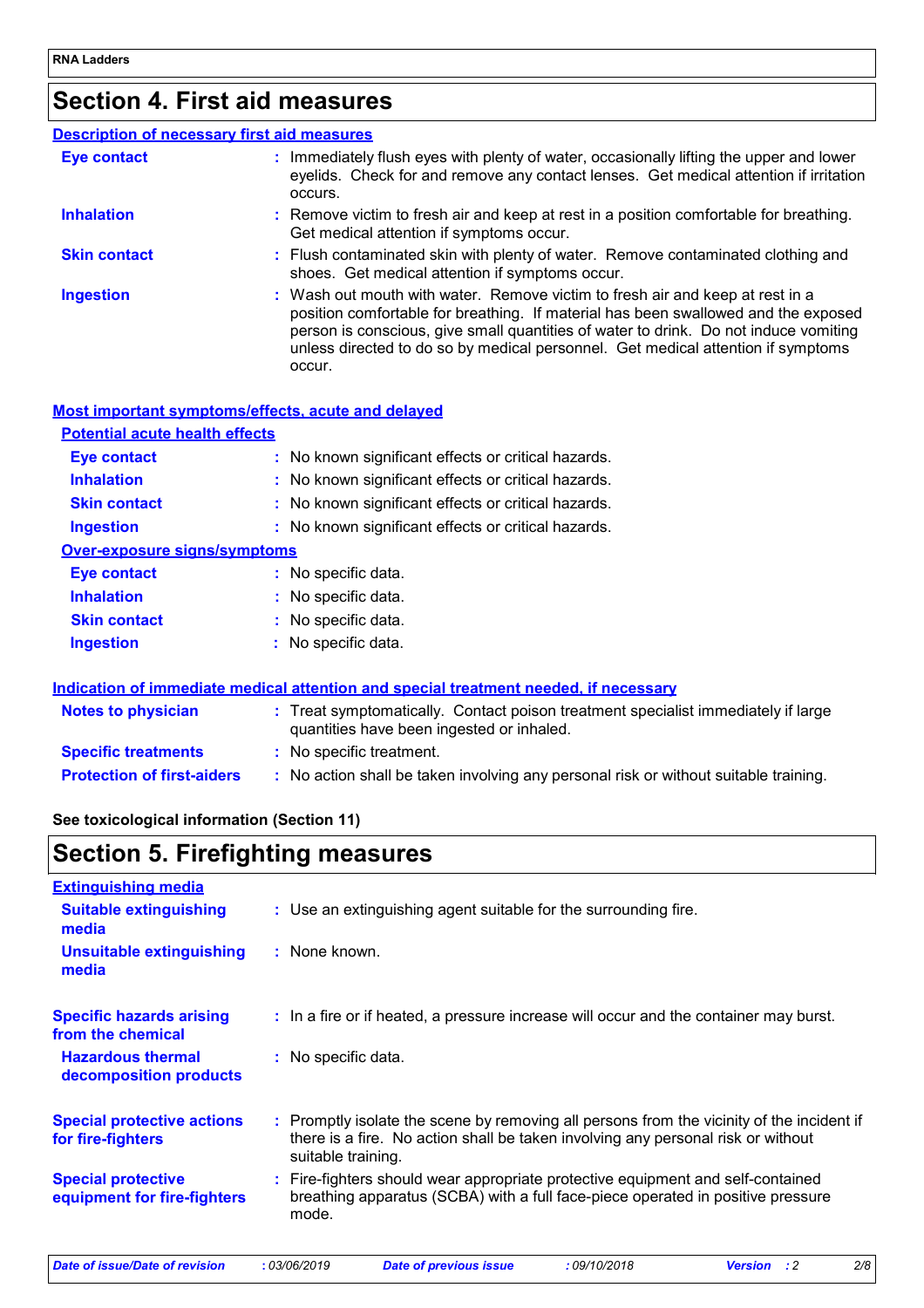### **Section 6. Accidental release measures**

|                                                             | <b>Personal precautions, protective equipment and emergency procedures</b>                                                                                                                                                                                                         |
|-------------------------------------------------------------|------------------------------------------------------------------------------------------------------------------------------------------------------------------------------------------------------------------------------------------------------------------------------------|
| For non-emergency<br>personnel                              | : No action shall be taken involving any personal risk or without suitable training.<br>Evacuate surrounding areas. Keep unnecessary and unprotected personnel from<br>entering. Do not touch or walk through spilt material. Put on appropriate personal<br>protective equipment. |
|                                                             | <b>For emergency responders</b> : If specialised clothing is required to deal with the spillage, take note of any<br>information in Section 8 on suitable and unsuitable materials. See also the<br>information in "For non-emergency personnel".                                  |
| <b>Environmental precautions</b>                            | : Avoid dispersal of spilt material and runoff and contact with soil, waterways, drains<br>and sewers. Inform the relevant authorities if the product has caused environmental<br>pollution (sewers, waterways, soil or air).                                                      |
| <b>Methods and material for containment and cleaning up</b> |                                                                                                                                                                                                                                                                                    |
|                                                             | Methode for observe you and Chapter Chains and Chainston and Chains and Chains and Division and money and money                                                                                                                                                                    |

| <b>Methods for cleaning up</b> | : Stop leak if without risk. Move containers from spill area. Dilute with water and mop |
|--------------------------------|-----------------------------------------------------------------------------------------|
|                                | up if water-soluble. Alternatively, or if water-insoluble, absorb with an inert dry     |
|                                | material and place in an appropriate waste disposal container. Dispose of via a         |
|                                | licensed waste disposal contractor.                                                     |

### **Section 7. Handling and storage**

| <b>Precautions for safe handling</b> |  |
|--------------------------------------|--|
|                                      |  |

**Control parameters**

| <b>Protective measures</b><br><b>Advice on general</b><br>occupational hygiene   | : Put on appropriate personal protective equipment (see Section 8).<br>: Eating, drinking and smoking should be prohibited in areas where this material is<br>handled, stored and processed. Workers should wash hands and face before<br>eating, drinking and smoking. Remove contaminated clothing and protective<br>equipment before entering eating areas. See also Section 8 for additional<br>information on hygiene measures.                                                                                                                                                |
|----------------------------------------------------------------------------------|-------------------------------------------------------------------------------------------------------------------------------------------------------------------------------------------------------------------------------------------------------------------------------------------------------------------------------------------------------------------------------------------------------------------------------------------------------------------------------------------------------------------------------------------------------------------------------------|
| <b>Conditions for safe storage,</b><br>including any<br><b>incompatibilities</b> | : Store in accordance with local regulations. Store in original container protected<br>from direct sunlight in a dry, cool and well-ventilated area, away from incompatible<br>materials (see Section 10) and food and drink. Keep container tightly closed and<br>sealed until ready for use. Containers that have been opened must be carefully<br>resealed and kept upright to prevent leakage. Do not store in unlabelled containers.<br>Use appropriate containment to avoid environmental contamination. See Section 10<br>for incompatible materials before handling or use. |

### **Section 8. Exposure controls and personal protection**

| <b>Occupational exposure limits</b>        |                                                                                                                                                                                                                                                                                                                                                                                                   |
|--------------------------------------------|---------------------------------------------------------------------------------------------------------------------------------------------------------------------------------------------------------------------------------------------------------------------------------------------------------------------------------------------------------------------------------------------------|
| None.                                      |                                                                                                                                                                                                                                                                                                                                                                                                   |
| <b>Appropriate engineering</b><br>controls | : Good general ventilation should be sufficient to control worker exposure to airborne<br>contaminants.                                                                                                                                                                                                                                                                                           |
| <b>Environmental exposure</b><br>controls  | : Emissions from ventilation or work process equipment should be checked to ensure<br>they comply with the requirements of environmental protection legislation. In some<br>cases, fume scrubbers, filters or engineering modifications to the process<br>equipment will be necessary to reduce emissions to acceptable levels.                                                                   |
| <b>Individual protection measures</b>      |                                                                                                                                                                                                                                                                                                                                                                                                   |
| <b>Hygiene measures</b>                    | : Wash hands, forearms and face thoroughly after handling chemical products, before<br>eating, smoking and using the lavatory and at the end of the working period.<br>Appropriate techniques should be used to remove potentially contaminated clothing.<br>Wash contaminated clothing before reusing. Ensure that eyewash stations and<br>safety showers are close to the workstation location. |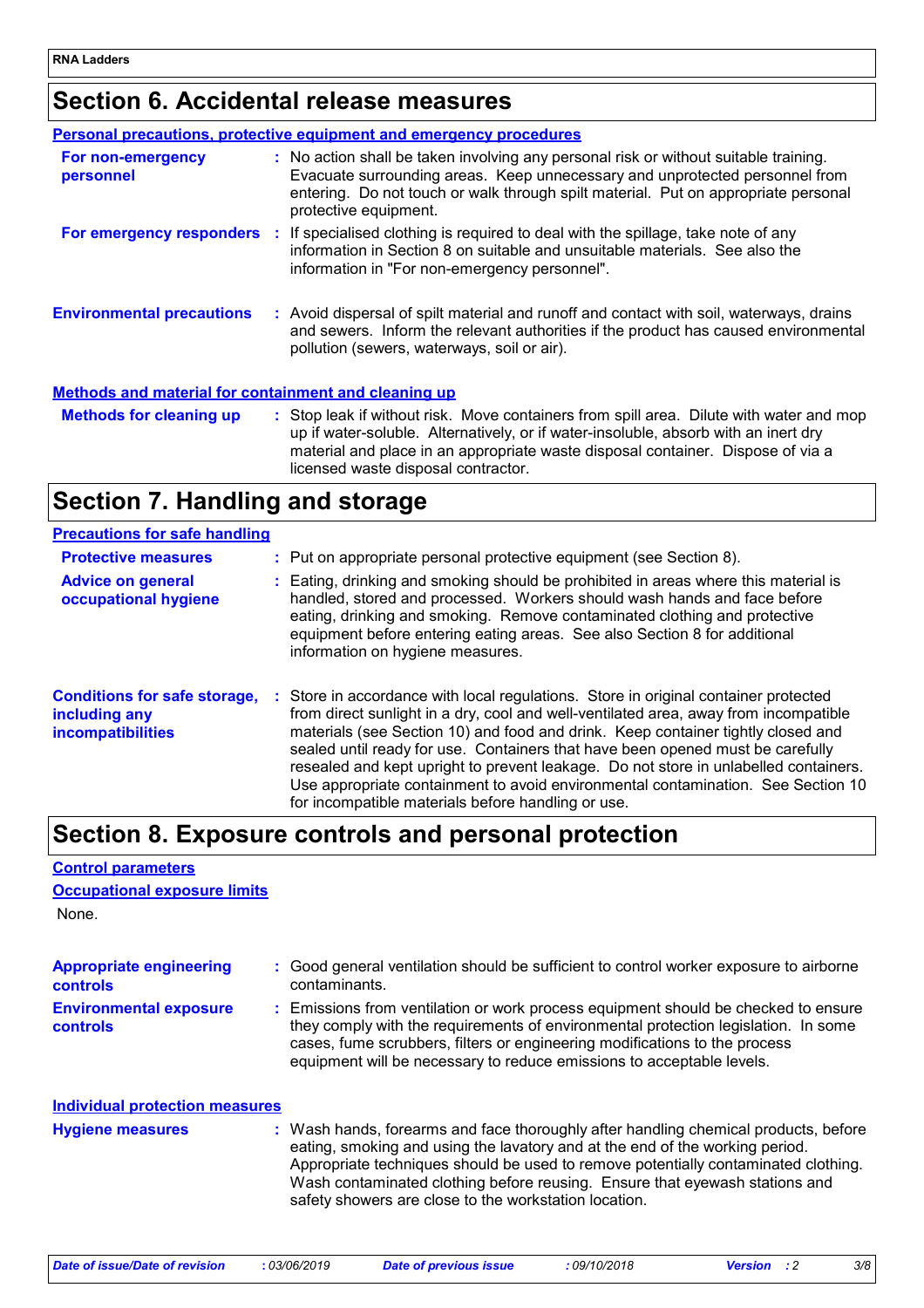### **Section 8. Exposure controls and personal protection**

| <b>Eye/face protection</b>    | : Safety eyewear complying with an approved standard should be used when a risk<br>assessment indicates this is necessary to avoid exposure to liquid splashes, mists,<br>gases or dusts. If contact is possible, the following protection should be worn,<br>unless the assessment indicates a higher degree of protection: safety glasses with<br>side-shields. |
|-------------------------------|-------------------------------------------------------------------------------------------------------------------------------------------------------------------------------------------------------------------------------------------------------------------------------------------------------------------------------------------------------------------|
| <b>Skin protection</b>        |                                                                                                                                                                                                                                                                                                                                                                   |
| <b>Hand protection</b>        | : Chemical-resistant, impervious gloves complying with an approved standard should<br>be worn at all times when handling chemical products if a risk assessment indicates<br>this is necessary.                                                                                                                                                                   |
| <b>Body protection</b>        | : Personal protective equipment for the body should be selected based on the task<br>being performed and the risks involved and should be approved by a specialist<br>before handling this product.                                                                                                                                                               |
| <b>Other skin protection</b>  | : Appropriate footwear and any additional skin protection measures should be<br>selected based on the task being performed and the risks involved and should be<br>approved by a specialist before handling this product.                                                                                                                                         |
| <b>Respiratory protection</b> | : Based on the hazard and potential for exposure, select a respirator that meets the<br>appropriate standard or certification. Respirators must be used according to a<br>respiratory protection program to ensure proper fitting, training, and other important<br>aspects of use.                                                                               |

### **Section 9. Physical and chemical properties**

| <b>Appearance</b>                                 |                                                                        |
|---------------------------------------------------|------------------------------------------------------------------------|
| <b>Physical state</b>                             | $:$ Liquid.                                                            |
| <b>Colour</b>                                     | : Not available.                                                       |
| <b>Odour</b>                                      | : Not available.                                                       |
| <b>Odour threshold</b>                            | : Not available.                                                       |
| pH                                                | : 7                                                                    |
| <b>Melting point</b>                              | : $0^{\circ}$ C (32 $^{\circ}$ F)                                      |
| <b>Boiling point</b>                              | : $100^{\circ}$ C (212 $^{\circ}$ F)                                   |
| <b>Flash point</b>                                | : Not available.                                                       |
| <b>Evaporation rate</b>                           | : Not available.                                                       |
| <b>Flammability (solid, gas)</b>                  | : Not applicable.                                                      |
| Lower and upper explosive<br>(flammable) limits   | $:$ Not available.                                                     |
| <b>Vapour pressure</b>                            | : Not available.                                                       |
| <b>Vapour density</b>                             | $:$ Not available.                                                     |
| <b>Relative density</b>                           | : Not available.                                                       |
| <b>Solubility</b>                                 | : Easily soluble in the following materials: cold water and hot water. |
| <b>Partition coefficient: n-</b><br>octanol/water | : Not available.                                                       |
| <b>Auto-ignition temperature</b>                  | : Not available.                                                       |
| <b>Decomposition temperature</b>                  | : Not available.                                                       |
| <b>Viscosity</b>                                  | $:$ Not available.                                                     |

### **Section 10. Stability and reactivity**

| <b>Reactivity</b>                            | : No specific test data related to reactivity available for this product or its ingredients. |
|----------------------------------------------|----------------------------------------------------------------------------------------------|
| <b>Chemical stability</b>                    | : The product is stable.                                                                     |
| <b>Possibility of hazardous</b><br>reactions | : Under normal conditions of storage and use, hazardous reactions will not occur.            |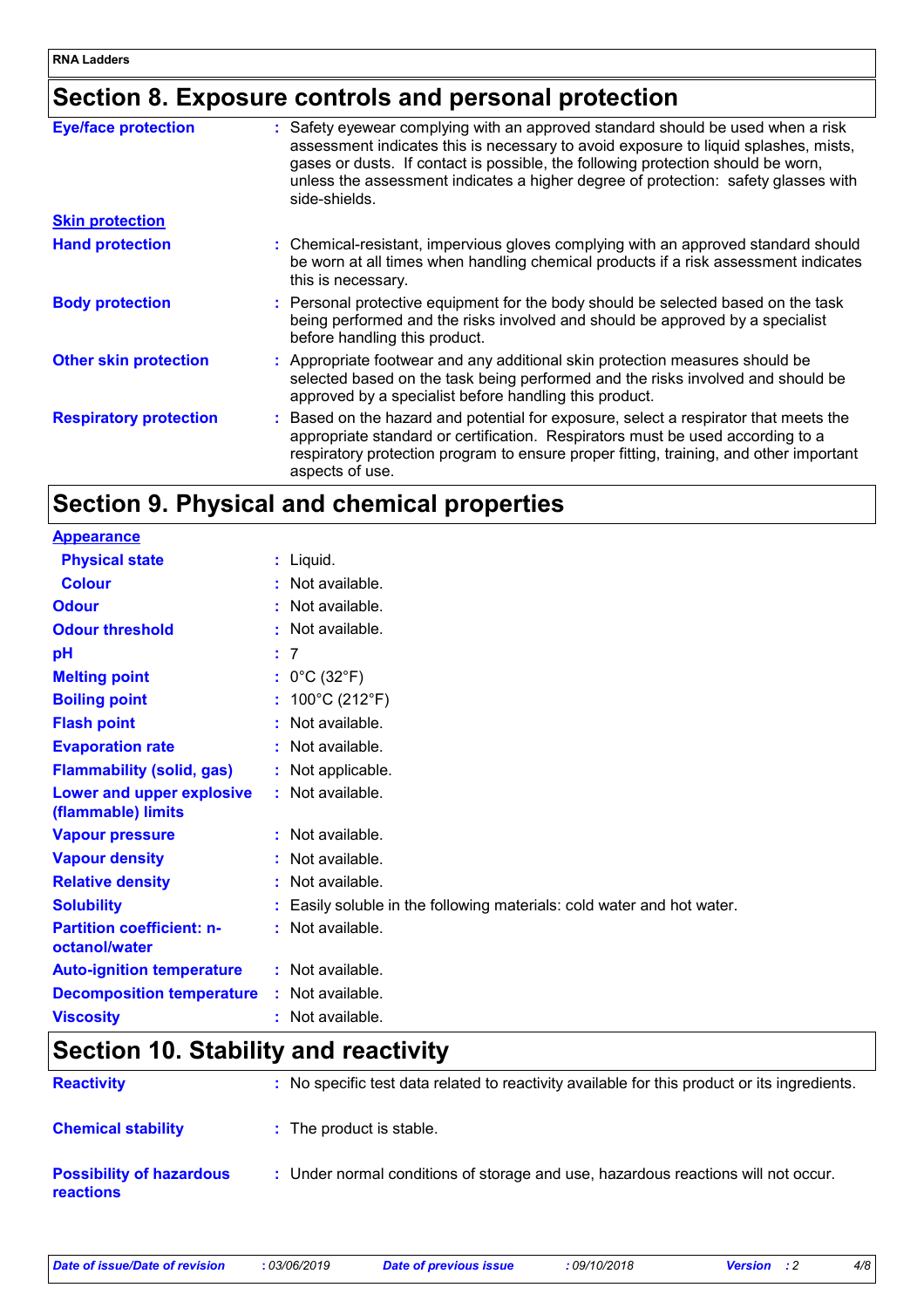## **Section 10. Stability and reactivity**

| Section 11. Toxicological information             |                                                                                                           |  |
|---------------------------------------------------|-----------------------------------------------------------------------------------------------------------|--|
| <b>Hazardous decomposition</b><br><b>products</b> | : Under normal conditions of storage and use, hazardous decomposition products<br>should not be produced. |  |
| <b>Incompatible materials</b>                     | : May react or be incompatible with oxidising materials.                                                  |  |
| <b>Conditions to avoid</b>                        | : No specific data.                                                                                       |  |

### **Information on toxicological effects**

**Acute toxicity**

Not available.

#### **Irritation/Corrosion**

Not available.

**Sensitisation**

Not available.

| <b>Mutagenicity</b>                                       |                                                                                     |
|-----------------------------------------------------------|-------------------------------------------------------------------------------------|
| <b>Conclusion/Summary</b>                                 | $:$ Not available.                                                                  |
| <b>Carcinogenicity</b>                                    |                                                                                     |
| <b>Conclusion/Summary</b>                                 | : Not available.                                                                    |
| <b>Reproductive toxicity</b>                              |                                                                                     |
| <b>Conclusion/Summary</b>                                 | $:$ Not available.                                                                  |
| <b>Teratogenicity</b>                                     |                                                                                     |
| <b>Conclusion/Summary</b>                                 | : Not available.                                                                    |
| <b>Specific target organ toxicity (single exposure)</b>   |                                                                                     |
| Not available.                                            |                                                                                     |
| <b>Specific target organ toxicity (repeated exposure)</b> |                                                                                     |
| Not available.                                            |                                                                                     |
| <b>Aspiration hazard</b>                                  |                                                                                     |
| Not available.                                            |                                                                                     |
|                                                           |                                                                                     |
| <b>Information on likely routes : Not available.</b>      |                                                                                     |
| of exposure                                               |                                                                                     |
| <b>Potential acute health effects</b>                     |                                                                                     |
| <b>Eye contact</b>                                        | : No known significant effects or critical hazards.                                 |
| <b>Inhalation</b>                                         | : No known significant effects or critical hazards.                                 |
| <b>Skin contact</b>                                       | : No known significant effects or critical hazards.                                 |
| <b>Ingestion</b>                                          | : No known significant effects or critical hazards.                                 |
|                                                           |                                                                                     |
|                                                           | <b>Symptoms related to the physical, chemical and toxicological characteristics</b> |
| <b>Eye contact</b>                                        | : No specific data.                                                                 |
| <b>Inhalation</b>                                         | : No specific data.                                                                 |
| <b>Skin contact</b>                                       | No specific data.                                                                   |
| <b>Ingestion</b>                                          | No specific data.                                                                   |
|                                                           |                                                                                     |

#### **Delayed and immediate effects as well as chronic effects from short and long-term exposure Short term exposure**

|  |  | Date of issue/Date of revision |  |
|--|--|--------------------------------|--|
|--|--|--------------------------------|--|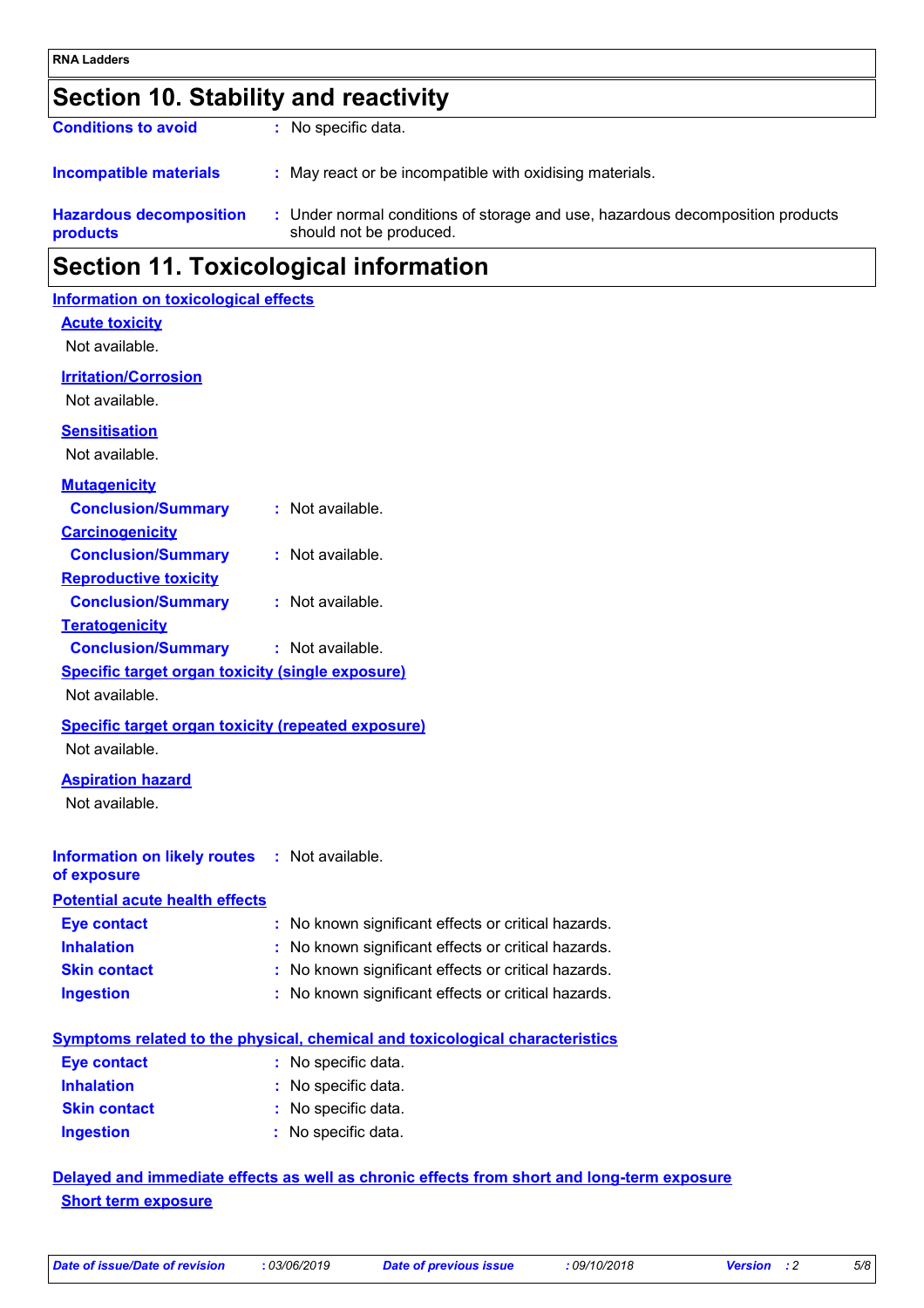### **Section 11. Toxicological information**

| <b>Potential immediate</b><br>effects   | : Not available.                                    |
|-----------------------------------------|-----------------------------------------------------|
| <b>Potential delayed effects</b>        | $:$ Not available.                                  |
| Long term exposure                      |                                                     |
| <b>Potential immediate</b><br>effects   | $:$ Not available.                                  |
| <b>Potential delayed effects</b>        | $:$ Not available.                                  |
| <b>Potential chronic health effects</b> |                                                     |
| General                                 | : No known significant effects or critical hazards. |
| <b>Carcinogenicity</b>                  | : No known significant effects or critical hazards. |
| <b>Mutagenicity</b>                     | : No known significant effects or critical hazards. |
| <b>Teratogenicity</b>                   | : No known significant effects or critical hazards. |
| <b>Developmental effects</b>            | : No known significant effects or critical hazards. |
| <b>Fertility effects</b>                | : No known significant effects or critical hazards. |

#### **Numerical measures of toxicity**

#### **Acute toxicity estimates**

N/A

### **Section 12. Ecological information**

#### **Toxicity**

Not available.

#### **Persistence and degradability**

Not available.

#### **Bioaccumulative potential**

Not available.

#### **Mobility in soil**

**Soil/water partition coefficient (KOC)**

**:** Not available.

**Other adverse effects** : No known significant effects or critical hazards.

### **Section 13. Disposal considerations**

| <b>Disposal methods</b> | : The generation of waste should be avoided or minimised wherever possible.<br>Disposal of this product, solutions and any by-products should at all times comply<br>with the requirements of environmental protection and waste disposal legislation<br>and any regional local authority requirements. Dispose of surplus and non-<br>recyclable products via a licensed waste disposal contractor. Waste should not be<br>disposed of untreated to the sewer unless fully compliant with the requirements of<br>all authorities with jurisdiction. Waste packaging should be recycled. Incineration or<br>landfill should only be considered when recycling is not feasible. This material and<br>its container must be disposed of in a safe way. Empty containers or liners may<br>retain some product residues. Avoid dispersal of spilt material and runoff and |
|-------------------------|-----------------------------------------------------------------------------------------------------------------------------------------------------------------------------------------------------------------------------------------------------------------------------------------------------------------------------------------------------------------------------------------------------------------------------------------------------------------------------------------------------------------------------------------------------------------------------------------------------------------------------------------------------------------------------------------------------------------------------------------------------------------------------------------------------------------------------------------------------------------------|
|                         | contact with soil, waterways, drains and sewers.                                                                                                                                                                                                                                                                                                                                                                                                                                                                                                                                                                                                                                                                                                                                                                                                                      |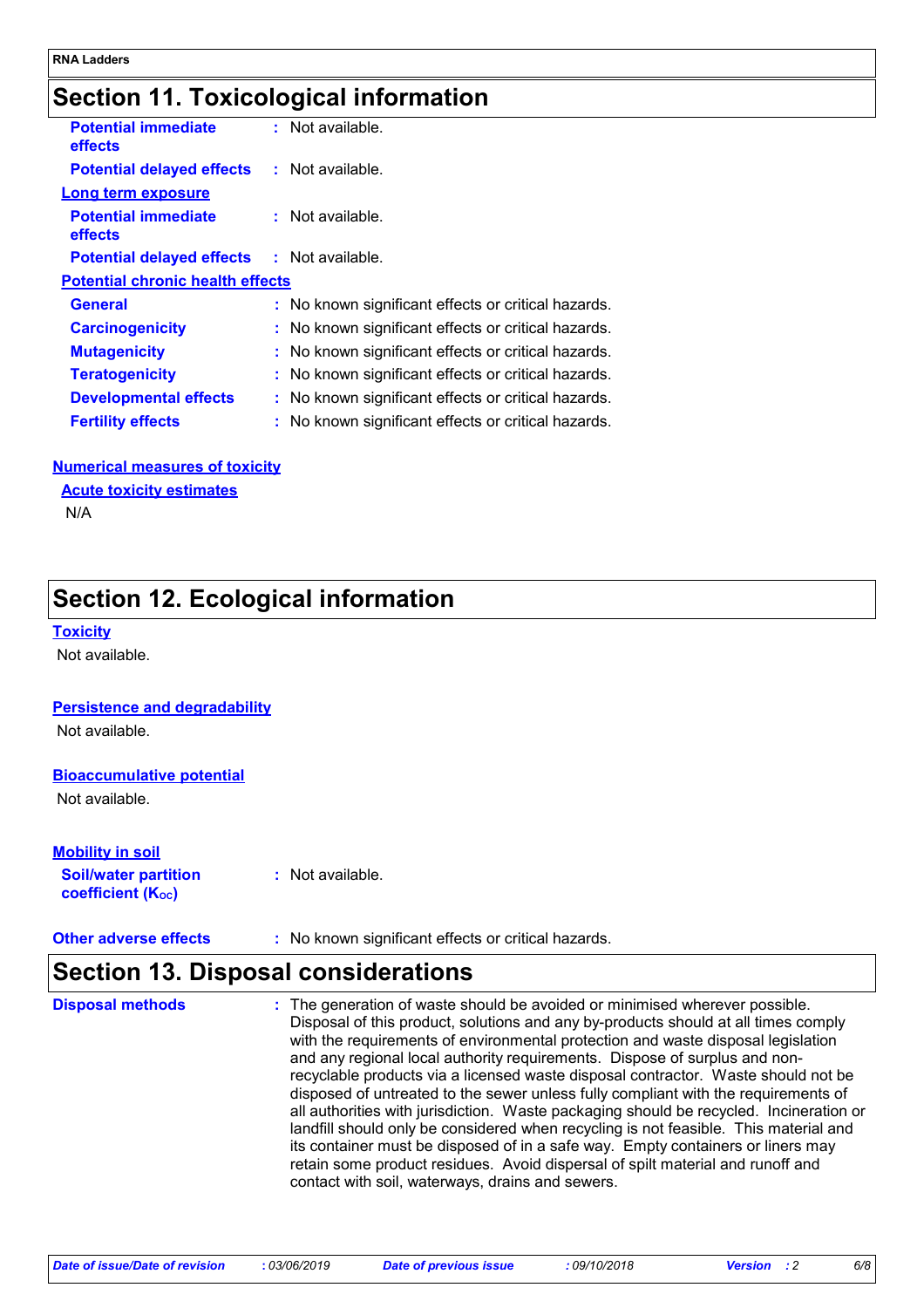### **Section 14. Transport information**

| <b>ADG / IMDG / IATA</b> | : Not regulated as Dangerous Goods according to the ADG Code.                                                                                                                                                                                   |
|--------------------------|-------------------------------------------------------------------------------------------------------------------------------------------------------------------------------------------------------------------------------------------------|
|                          | Special precautions for user : Transport within user's premises: always transport in closed containers that are<br>upright and secure. Ensure that persons transporting the product know what to do in<br>the event of an accident or spillage. |

**Transport in bulk according :** Not available. **to Annex II of Marpol and the IBC Code**

### **Section 15. Regulatory information**

| <b>Standard Uniform Schedule of Medicine and Poisons</b> |
|----------------------------------------------------------|
|----------------------------------------------------------|

Not regulated.

**Model Work Health and Safety Regulations - Scheduled Substances**

No listed substance

#### **International regulations**

**Chemical Weapon Convention List Schedules I, II & III Chemicals** Not listed.

#### **Montreal Protocol (Annexes A, B, C, E)**

Not listed.

#### **Stockholm Convention on Persistent Organic Pollutants**

Not listed.

#### **Rotterdam Convention on Prior Informed Consent (PIC)**

Not listed.

#### **UNECE Aarhus Protocol on POPs and Heavy Metals**

Not listed.

#### **Inventory list**

| <b>Australia</b>         | : Not determined.                                                                                           |
|--------------------------|-------------------------------------------------------------------------------------------------------------|
| <b>Canada</b>            | : Not determined.                                                                                           |
| <b>China</b>             | : All components are listed or exempted.                                                                    |
| <b>Europe</b>            | : All components are listed or exempted.                                                                    |
| <b>Japan</b>             | : Japan inventory (ENCS): Not determined.<br>Japan inventory (ISHL): All components are listed or exempted. |
| <b>New Zealand</b>       | : Not determined.                                                                                           |
| <b>Philippines</b>       | : Not determined.                                                                                           |
| <b>Republic of Korea</b> | : Not determined.                                                                                           |
| <b>Taiwan</b>            | : All components are listed or exempted.                                                                    |
| <b>Thailand</b>          | : Not determined.                                                                                           |
| <b>Turkey</b>            | : All components are listed or exempted.                                                                    |
| <b>United States</b>     | : All components are listed or exempted.                                                                    |
| <b>Viet Nam</b>          | : Not determined.                                                                                           |